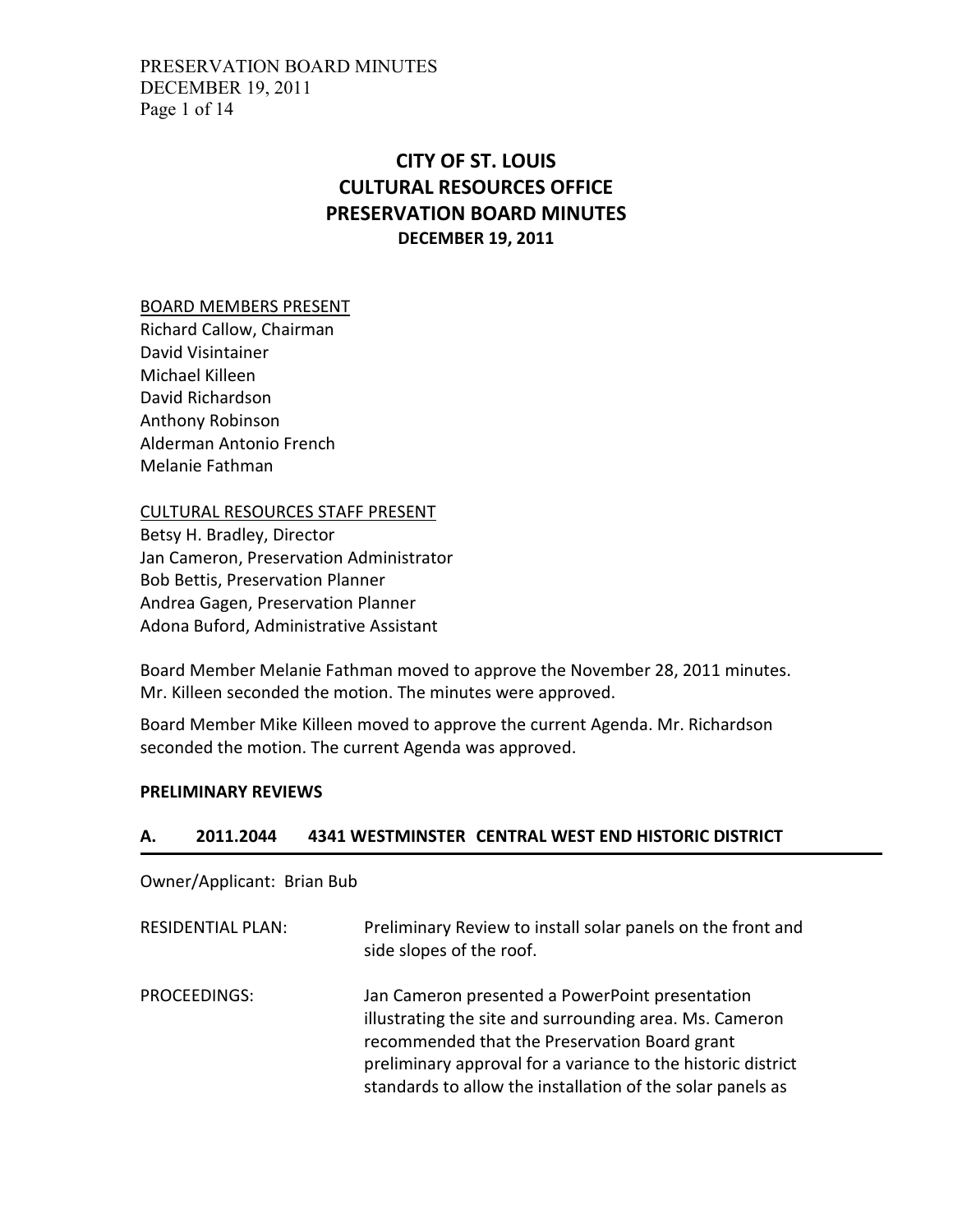PRESERVATION BOARD MINUTES DECEMBER 19, 2011

Page 2 of 14 proposed, with the stipulation that the new roof be a medium-to-dark gray color. She stated that the Development Committee of the Central West End Association had reviewed the proposal and supports it. Brian Bub, the homeowner, testified on his own behalf. FINDINGS OF FACTS: The Preservation Board found that: • the house is three stories in height and its hipped roof, with an extremely low pitch, is not visible from near the house and only slightly visible from further away; • the solar panels will be withheld a minimum of three feet from the roof edges, will be parallel to the roof and positioned 4 inches above the roof surface; • while the panels will not be prominently visible from anywhere, the edges of the panels may be perceivable from a distance; • a dark roof color will further mitigate the panels visibility; and • that the Central West End Association is in support of the installation. ACTION: It was the decision of the Preservation Board to grant preliminary approval to allow the installation of the panels as proposed, with the stipulation that the new roof is a medium-to-dark gray color. The motion was made by Board Member Michael Killeen. Mr. Visintainer seconded the motion. The motion passed on a vote of 6 to zero.

#### APPEALS OF STAFF DENIALS

- B. 2011.1869 1001-03 S. GRAND AVENUE (OFFICE BUILDING)
- C. 2011.1988 1001-03 S. GRAND AVENUE (SMOKESTACK)
- D. 2011.1870 3626-80CHOUTEAU AVENUE (MILK PLANT)
- E. 2011.1871 1101 MOTARD STREET (GARAGE)

## NATIONAL REGISTER PROPERTY – PRESERVATION REVIEW DISTRICT

DEMOLITION PLAN: Appeal of four denials of four demolition permit applications to demolish three buildings and the smokestack at the former Pevely Dairy Company Plant.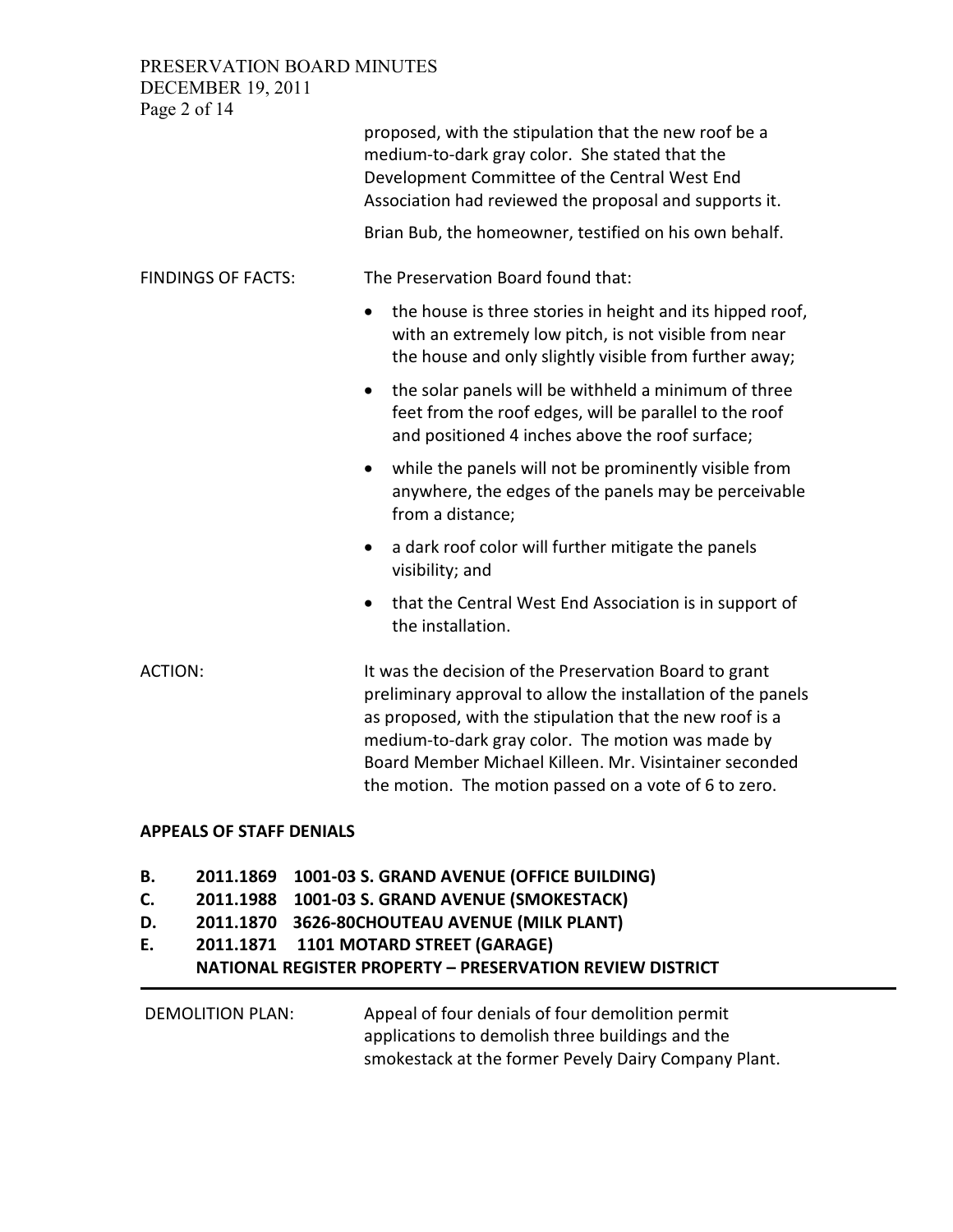### PRESERVATION BOARD MINUTES DECEMBER 19, 2011 Page 3 of 14

PROCEEDINGS: On December 19, 2011, the Preservation Board of the City of St. Louis met, pursuant to Ordinance #64689 of the City Code, to review the appeal of the Cultural Resources Office Director's denial of a demolition permit for the office building at 1001-03 S. Grand (the property). Ahrens Contracting applied for the permits on behalf of St. Louis University, the Appellant.

> Board members Richard Callow (Chairman), Alderman Antonio French, Melanie Fathman, Mike Killeen, David Visintainer, David Richardson and Anthony Robinson were present for the testimony for this agenda item. Ms. Fathman left the meeting before a vote was taken.

> Cultural Resources Office Director Betsy H. Bradley made a presentation about the property and addressed the criteria to be considered for demolition of structures listed in the National Register of Historic Places and in a Preservation Review District. The following were submitted into the record: certified copies of City Ordinances # 64689, 64925, 64832, and 66609, print-outs of emails received from the public regarding this matter, and Ms. Bradley's PowerPoint presentation.

> Joseph Roddy, 17<sup>th</sup> Ward Alderman, testified in support of St. Louis University's appeal. The Alderman submitted a document that identifies strengths, weaknesses, opportunities and challenges in Ward 17 on which he bases decisions. Father Lawrence Biondi, President of St. Louis University, initiated and closed the presentation made by the Appellant. Dr. Philip Alderson described the proposed Ambulatory Care Center. Steve Smith of the Lawrence Group, testified about the significance of the buildings and the program for the new Ambulatory Care Center. He presented a proposed site plan and rendering of the new building. On behalf of St. Louis University, Taylor Matthews of Lewis, Rice & Fingersh, Attorneys at Law, submitted a binder of exhibits, which included a copy of the Appellant's PowerPoint Presentation, into the record and distributed copies of the binder to the Board Members.

> Several members of the public provided comments on this matter. Michael Allen, Richard Bose, Lynn Josse, Randy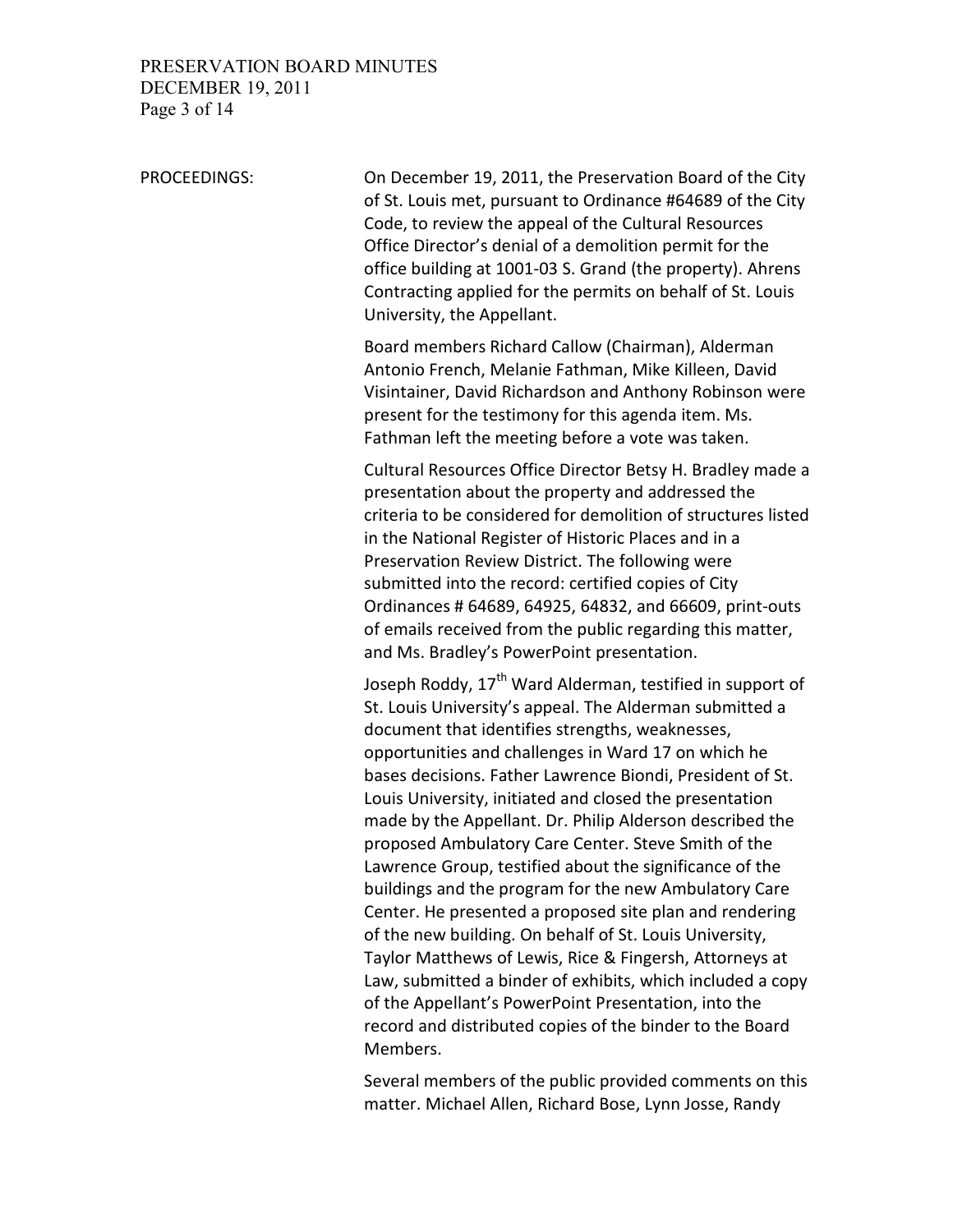#### PRESERVATION BOARD MINUTES DECEMBER 19, 2011 Page 4 of 14

Vines, Jeff Vines, and Imran Hanifi spoke in opposition to the demolitions. David Lott, who was also against the demolitions, submitted a record of visits to the Save the Historic Pevely Dairy Complex Facebook site, an alternative plan for the project, and a second plan for the project developed in a charrette at which a group of 17 participants, including Mr. Lott, explored site planning for the Ambulatory Care Center on the Pevely Dairy Plant site.

Andrew Weil as representative of the Landmarks Association of St. Louis, Lyndsey Derrington, and Alderman Scott Ogilvie expressed support for a compromise position that allowed for some demolition, but retention of the office building. David Dwars, who spoke about keeping some of the buildings, submitted a presentation board with a site plan. Paul Hohmann submitted a site plan and noted that it indicates that the footprint of the proposed building would not overlap that of the office building and stated that he was in opposition to its demolition. Philip Sowa and Sherlyn Hailstone spoke in support of the University's plans.

Barbara Birkicht, Attorney for the Preservation Board, made several objections to items contained in the binder of exhibits submitted by the Applicant; specifically, she objected to items (1) 17 in that it stated Constitutional issues and reflected legal arguments and made conclusions not supported by evidence, and was irrelevant to criteria to be considered by the Board, and (2) items 3 and 4 in that neither the persons who wrote the letters nor the persons who they were addressed to were present, and (3) the photographs that comprised item 8, as neither the photographer who took the pictures, the date the pictures were taken, nor what building each image depicts was identified in the exhibit.

| В. | 2011.1869 1001-03 S. GRAND AVENUE (OFFICE BUILDING) |  |
|----|-----------------------------------------------------|--|
|    |                                                     |  |

| FINDINGS OF FACT: | The Board found that:                                                                                                                                                                   |
|-------------------|-----------------------------------------------------------------------------------------------------------------------------------------------------------------------------------------|
|                   | the office building at 1001-03 S. Grand is a contributing<br>$\blacksquare$<br>property to the former Pevely Dairy Plant that is listed<br>in the National Register of Historic Places; |
|                   | the property is located in a Preservation Review<br>District;                                                                                                                           |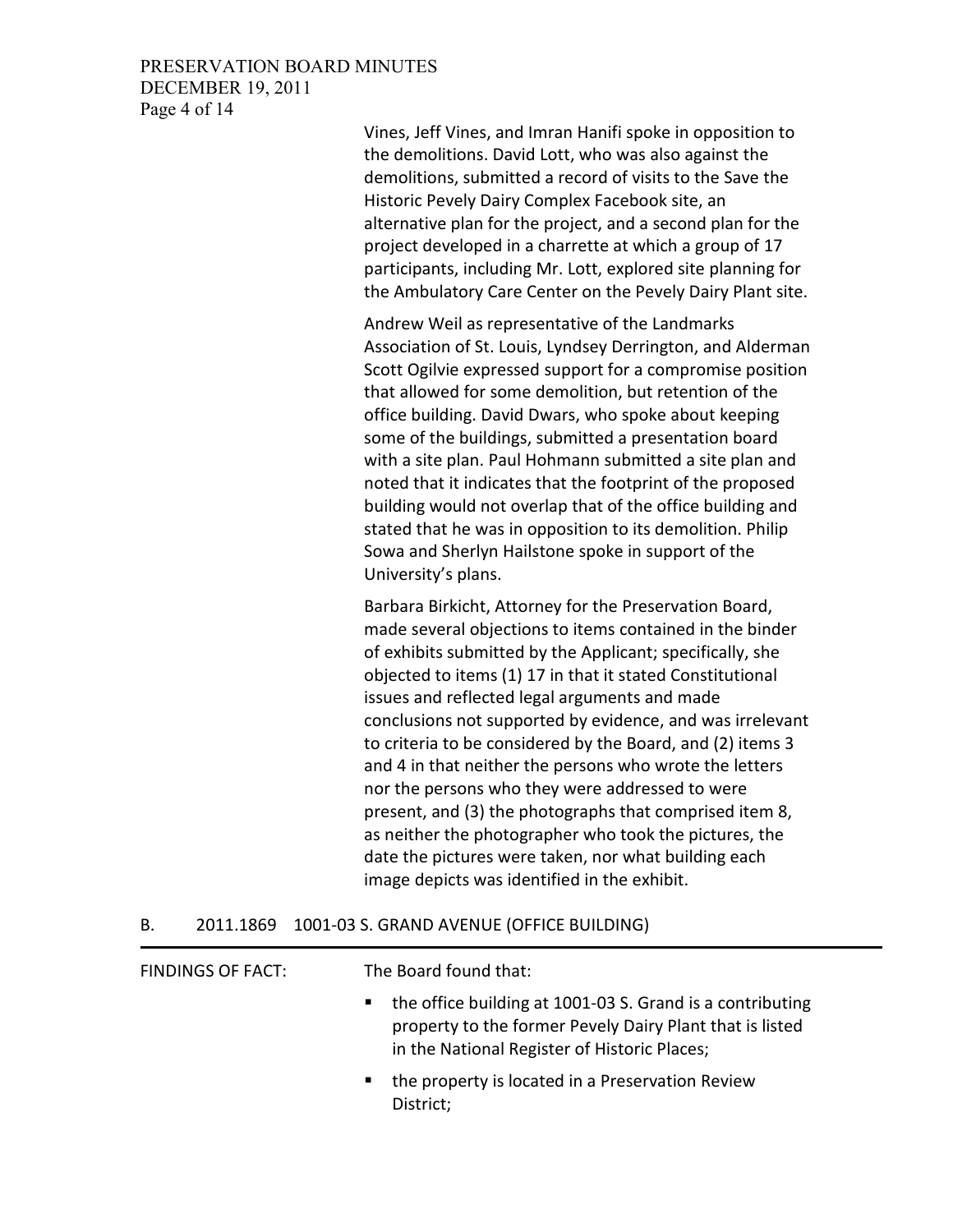### PRESERVATION BOARD MINUTES DECEMBER 19, 2011 Page 5 of 14

- $\blacksquare$  the property is not in an area included in a redevelopment plan approved by ordinance;
- the office building, built in 1915, is a High Merit building due to its historic significance and as it is a major component of the Pevely Dairy Plant, without which the National Register listing would likely not have been possible;
- $\blacksquare$  the property has historical significance, more so than architectural significance, and that the ordinance recognizes historic as well as architectural significance;
- **upon inspection from the street, the property appears** to be in sound condition;
- **EXTE** although the office building and milk plant are attached, it seems likely that one could be demolished and the other one kept standing;
- the neighborhood conditions offer no deterrent to rehabilitation;
- the office building may be the most easily adapted for new uses as the reuse of many concrete loft buildings in the city has shown;
- the Appellant presented no information that indicates economic hardship, other than the need to compete with other health care facilities;
- $\blacksquare$  the role of the corner office building as a cornerstone, holding the corner, at S. Grand and Chouteau and being a visual landmark and at the intersection is an important urban design consideration;
- **the initial demolition permit indicated that St. Louis** University owns the property and was accompanied by a statement that the University would use the lot on which the office building stands as open space;
- the University has since indicated that it would construct an Ambulatory Care Center on the site, a proposal that introduced subsequent new construction into the analysis;
- the site plan and rendering of the proposed Ambulatory Care Center indicate that the area occupied by the office building would be part of a landscaped access driveway and therefore would not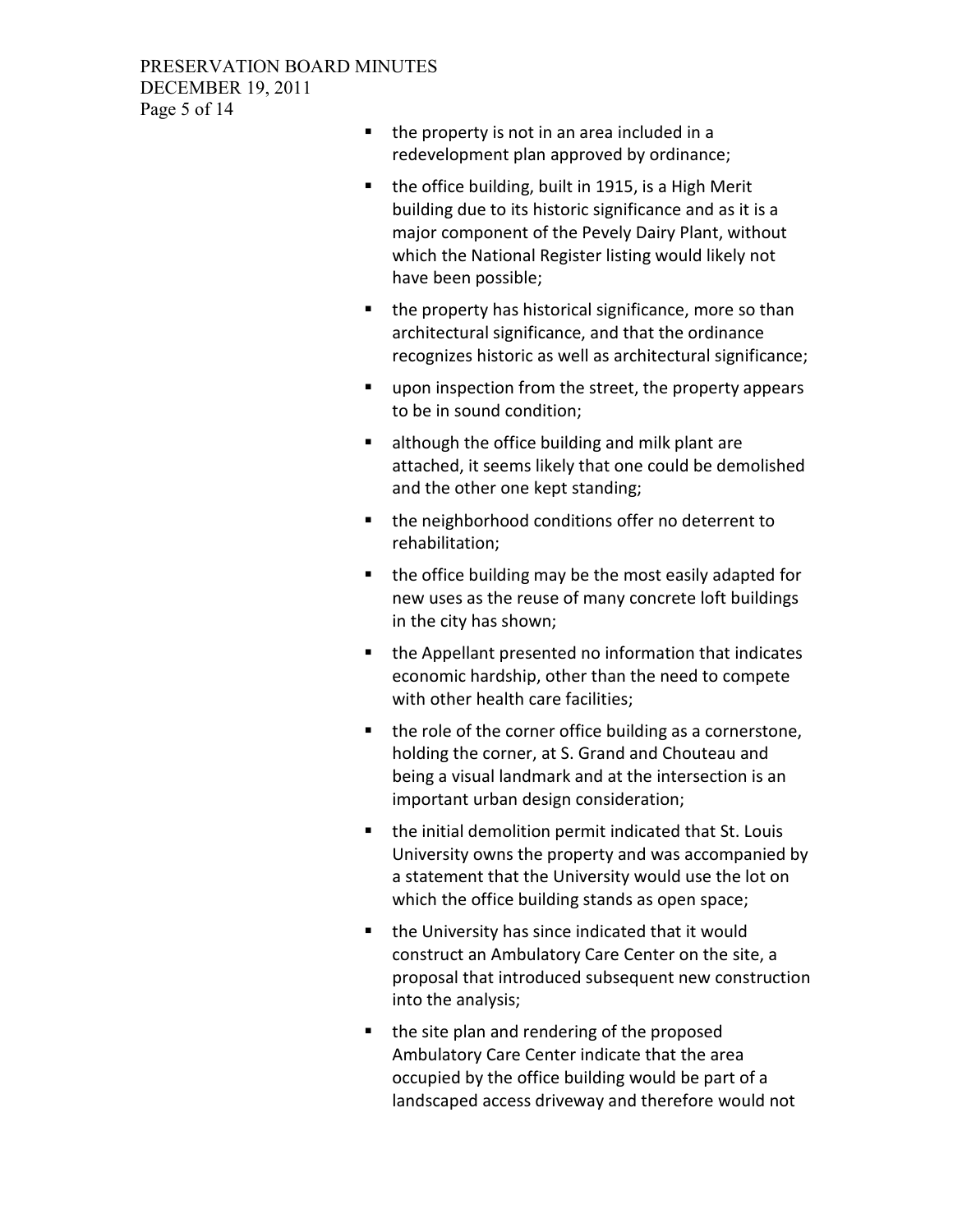### PRESERVATION BOARD MINUTES DECEMBER 19, 2011 Page 6 of 14

prohibit the construction of the initial portion of the proposed facility on the site or its eventual additions;

- **the proposed Ambulatory Care Center would adversely** affect the integrity of the intersection of S. Grand and Chouteau, by removing a strong visual landmark and cornerstone building and its role in the urban design of the block, and replacing it with a building that would introduce a new setback, scale, articulation, and architectural character;
- $\blacksquare$  the parcel on which the office stands is zoned "J", Industrial District, which allows for a range of uses;
- **i** in terms of commonly controlled property, this property, together with two other parcels that comprised the former Pevely Dairy Plant, is not adjoining property occupied for Medical Center use and some properties not owned by the University and not used as part of the Medical Center are between these parcels and the Medical Center buildings;
- this building is not categorized as an accessory structure;
- **the Appellant submitted information on the role of St.** Louis University and its Medical Center in the community, the desire to expand that role through the construction of an Ambulatory Care Center, and the University's record of using and rehabilitating historic buildings;
- St. Louis University proposes to build a state-of-the-art Ambulatory Care Center for which construction would start in August 2012, within 12 months of the application date; and
- the project's architect stated that the preferred design for the Center would use a modular format that would not fit in the office building and that the initial building needs to be situated so that it can be expanded over time.

ACTION: It was the decision of the Preservation Board to uphold the Cultural Resources Office Director's denial of the demolition permit for the office building at 1001-03 S. Grand.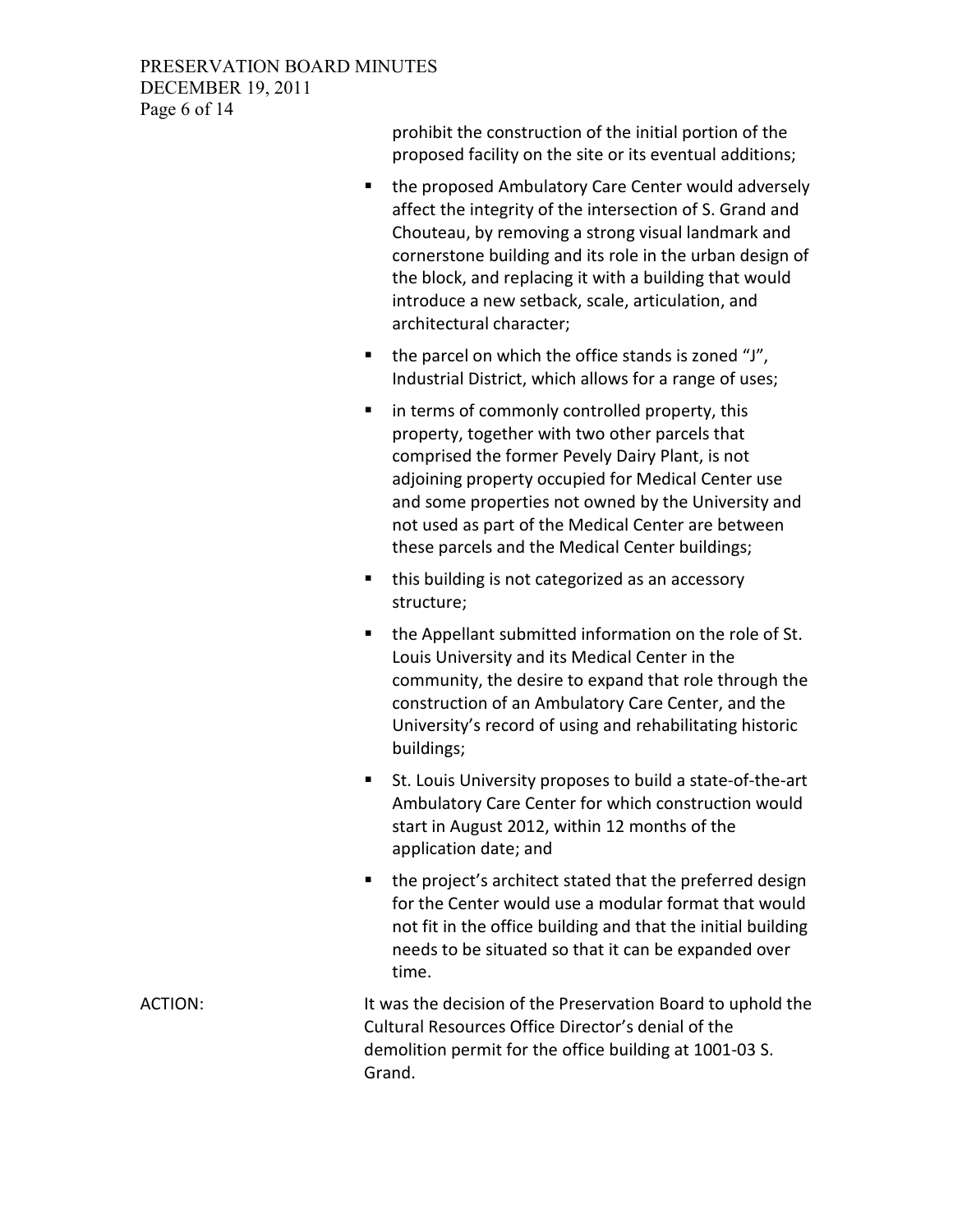#### PRESERVATION BOARD MINUTES DECEMBER 19, 2011 Page 7 of 14

| The Preservation Board concluded that the construction of |
|-----------------------------------------------------------|
| the proposed Ambulatory Care Center would be a            |
| desirable addition to the St. Louis University Medical    |
| Center, an important institution in the City, and         |
| construction would begin within the twelve month period   |
| required by ordinance.                                    |

The Board did not find credible the Appellant's assertions that the site plan presented was the only one that would allow positioning the new building on S. Grand and that consideration had been given to a plan that would allow for the retention and rehabilitation of the office building, as well as the construction of the Ambulatory Care Center, its attendant parking and its eventual additions.

The motion was made by Board Member Anthony Robinson, seconded by Mr. Visintainer. Board members Anthony Robinson, David Visintainer, and Michael Killeen voted in favor of the motion to deny the demolition. Board members Alderman Antonio French and David Richardson voted against the motion. The motion passed 3 to 2.

| C.                        |   | 2011.1988 1001-03 S. GRAND AVENUE (SMOKESTACK)                                                                                                                                                      |
|---------------------------|---|-----------------------------------------------------------------------------------------------------------------------------------------------------------------------------------------------------|
| <b>FINDINGS OF FACTS:</b> |   | The Preservation Board found that;                                                                                                                                                                  |
|                           |   | the smokestack at 1001-03 S. Grand is a contributing<br>property to the former Pevely Dairy Plant that is listed in<br>the National Register of Historic Places;                                    |
|                           |   | the parcel on which the smokestack stands is located in a<br><b>Preservation Review District;</b>                                                                                                   |
|                           | ٠ | the property is not in an area included in a redevelopment<br>plan approved by ordinance;                                                                                                           |
|                           | ٠ | the smokestack, built in 1943, is a Merit structure as it<br>contributes to an existing National Register property, but<br>is not a particularly distinctive example of an industrial<br>structure; |
|                           | ٠ | the smokestack has historical significance, more so than<br>architectural significance, and that the ordinance<br>recognizes historic as well as architectural significance;                        |
|                           | п | the smokestack is primarily an iconic structure;                                                                                                                                                    |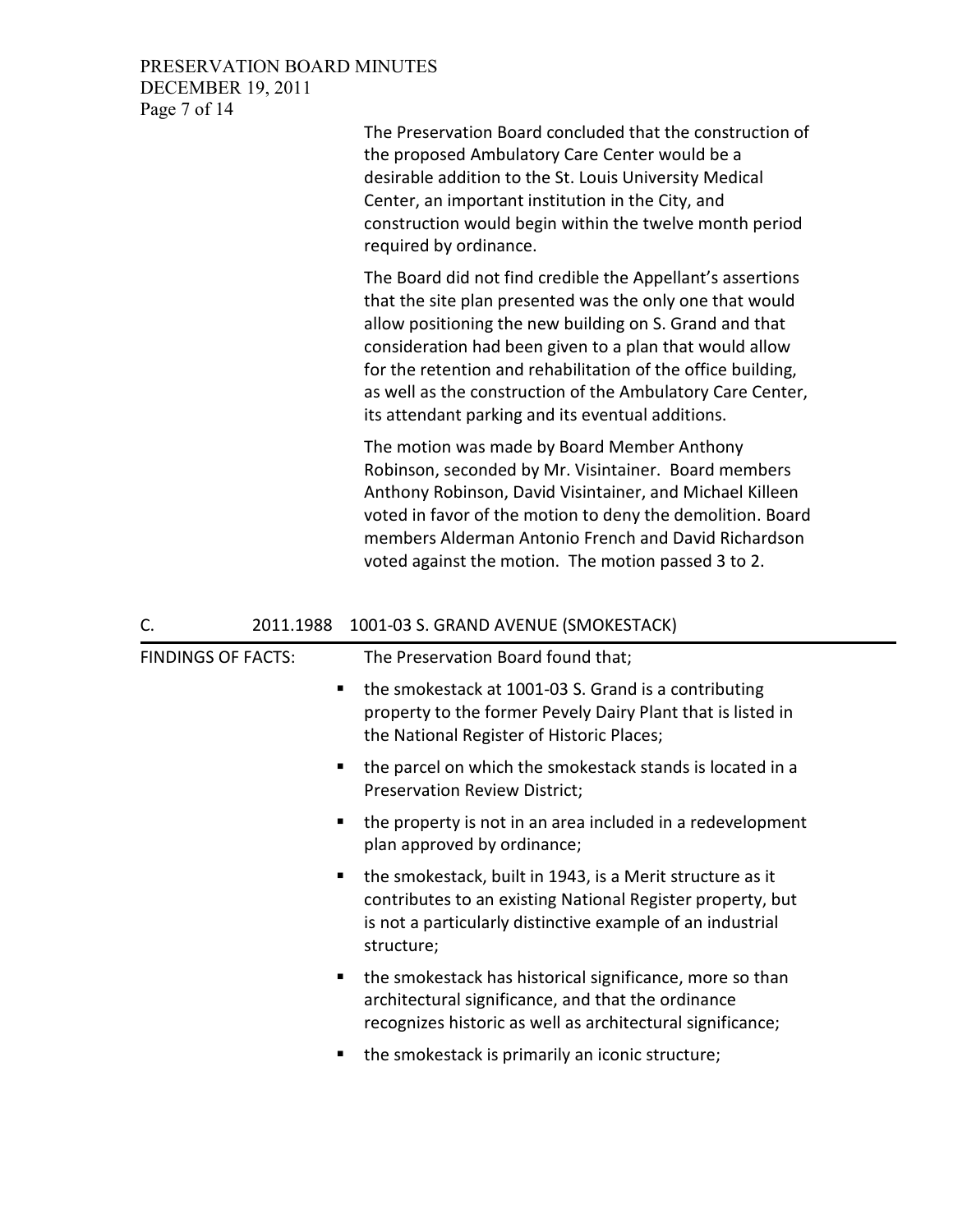- **upon inspection from the street, the smokestack appears** to be in sound condition;
- the neighborhood conditions offer no deterrent to rehabilitation;
- the Appellant presented no information that indicates economic hardship, other than the need to compete with other health care facilities;
- **t** together with the Pevely office building, the smokestack serves as a visual landmark at the intersection of S. Grand and Chouteau, an important urban design consideration;
- as proposed, the Ambulatory Care Center would adversely affect the integrity of the existing streetscape and block face, by removing a strong visual landmark and "cornerstone" Pevely office building and its role in the urban design of the intersection of S. Grand and Chouteau and replacing it with a building that would introduce a new setback, scale, articulation, and architectural character, although the retention of the smokestack would maintain part of the visual landmark of the former Pevely Dairy Plant;
- the parcel on which the smokestack stands is zoned "J." Industrial District, which allows for a range of uses;
- the initial demolition permit indicated that St. Louis University owned the property and that the University would use the lot on which the smokestack stands as open space;
- the University has since indicated that it would construct an Ambulatory Care Center on the site, a proposal that introduced subsequent new construction into the analysis;
- **I** in terms of commonly controlled property, this property, together with two other parcels that comprised the former Pevely Dairy Plant, is not adjoining property occupied for Medical Center use and some properties not owned by the University and not used as part of the Medical Center are between these parcels and the Medical Center buildings;
- the smokestack is not categorized as an accessory structure;
- the appellant submitted information on the role of St. Louis University and its Medical Center in the community,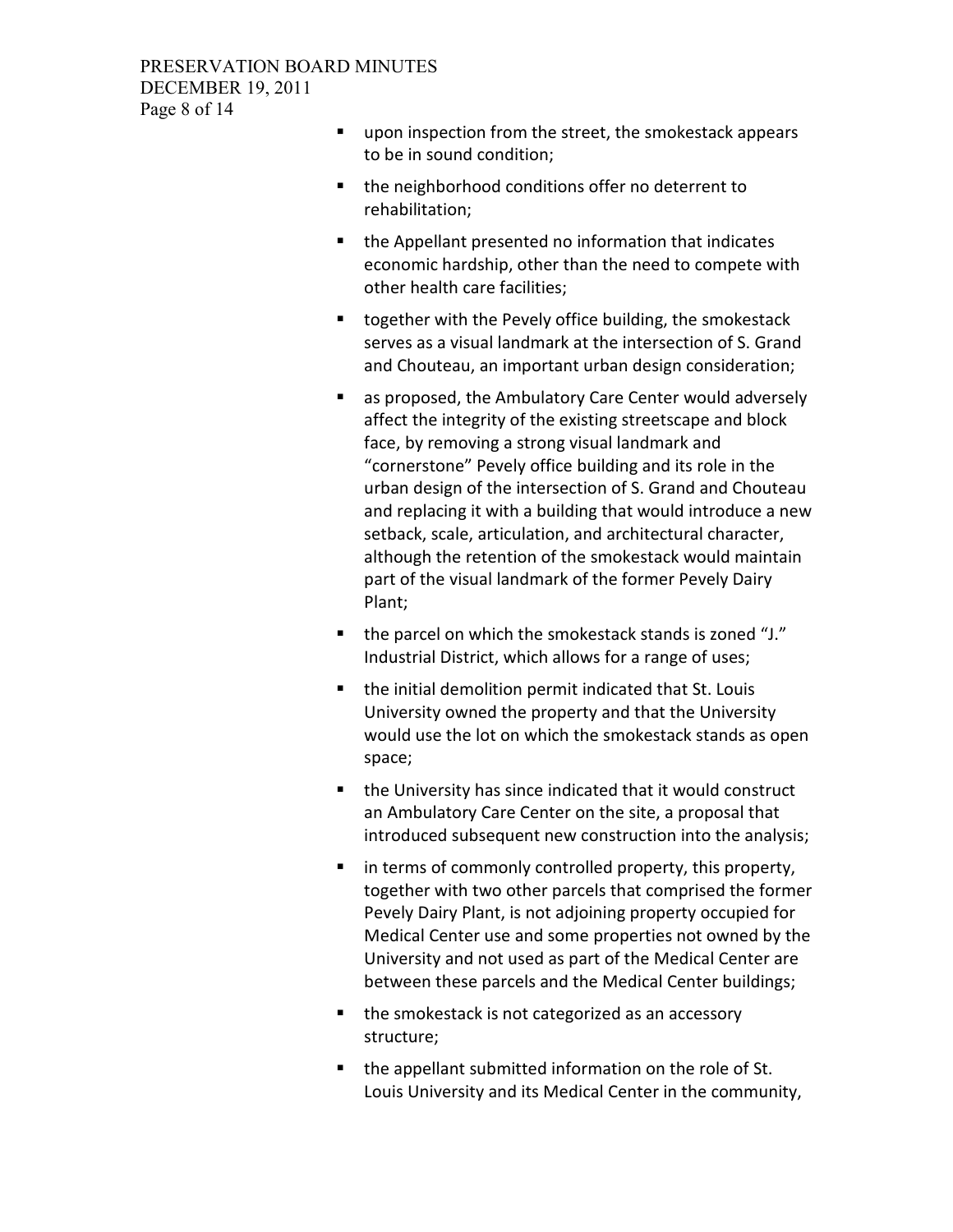PRESERVATION BOARD MINUTES DECEMBER 19, 2011 Page 9 of 14

|                | the desire to expand that role through the construction of<br>an Ambulatory Care Center, and the University's record of<br>using and rehabilitating historic buildings;                                                                                                                                                                                                                                                                                                                                                                                                                                                                                                                                                                                                                                                                                                       |
|----------------|-------------------------------------------------------------------------------------------------------------------------------------------------------------------------------------------------------------------------------------------------------------------------------------------------------------------------------------------------------------------------------------------------------------------------------------------------------------------------------------------------------------------------------------------------------------------------------------------------------------------------------------------------------------------------------------------------------------------------------------------------------------------------------------------------------------------------------------------------------------------------------|
|                | St. Louis University proposes to build a state-of-the-art<br>п<br>Ambulatory Care Center for which construction would<br>start in August 2012;                                                                                                                                                                                                                                                                                                                                                                                                                                                                                                                                                                                                                                                                                                                                |
|                | the site plan and rendering for the new facility indicate<br>п<br>that the smokestack would be retained and would stand<br>adjacent to the proposed Ambulatory Care Center; and                                                                                                                                                                                                                                                                                                                                                                                                                                                                                                                                                                                                                                                                                               |
|                | St. Louis University proposes to retain the smokestack as a<br>п<br>symbol of the history of the Pevely Dairy Plant on the site,<br>and also commits to creating a Pevely Museum in the<br>Ambulatory Care Center lobby that would chronicle the<br>importance of the Pevely Company to our community's<br>heritage.                                                                                                                                                                                                                                                                                                                                                                                                                                                                                                                                                          |
| <b>ACTION:</b> | It was the decision of the Preservation Board to uphold the<br>Cultural Resources Office Director's denial of the demolition<br>permit for the smokestack at 1001-03 S. Grand. The Board<br>concluded that the construction of the proposed new<br>Ambulatory Care Center would be a desirable addition to the<br>St. Louis University Medical Center, an important institution in<br>the City, and construction would begin within the twelve<br>month period required by ordinance. The plan presented does<br>not indicate that the smokestack would be demolished nor<br>that its removal would be necessary for the proposed<br>Ambulatory Care Center project to be viable on the parcels on<br>which the former Pevely Dairy Plant stands. The motion was<br>made by Board Member Anthony Robinson and seconded by<br>Mr. Visintainer. The motion passed, five to zero |

## D. 2011.1870 3626-80 CHOUTEAU AVENUE (MILK PLANT)

| FINDINGS OF FACT: | The Preservation Board found that;                                                                                                                               |
|-------------------|------------------------------------------------------------------------------------------------------------------------------------------------------------------|
| $\blacksquare$    | the milk plant at 3626-80 Chouteau is a contributing<br>resource to the former Pevely Dairy Plant that is listed in<br>the National Register of Historic Places; |
| п.                | the property is located in a Preservation Review District;                                                                                                       |
| п.                | the property is not in an area included in a redevelopment<br>plan approved by ordinance;                                                                        |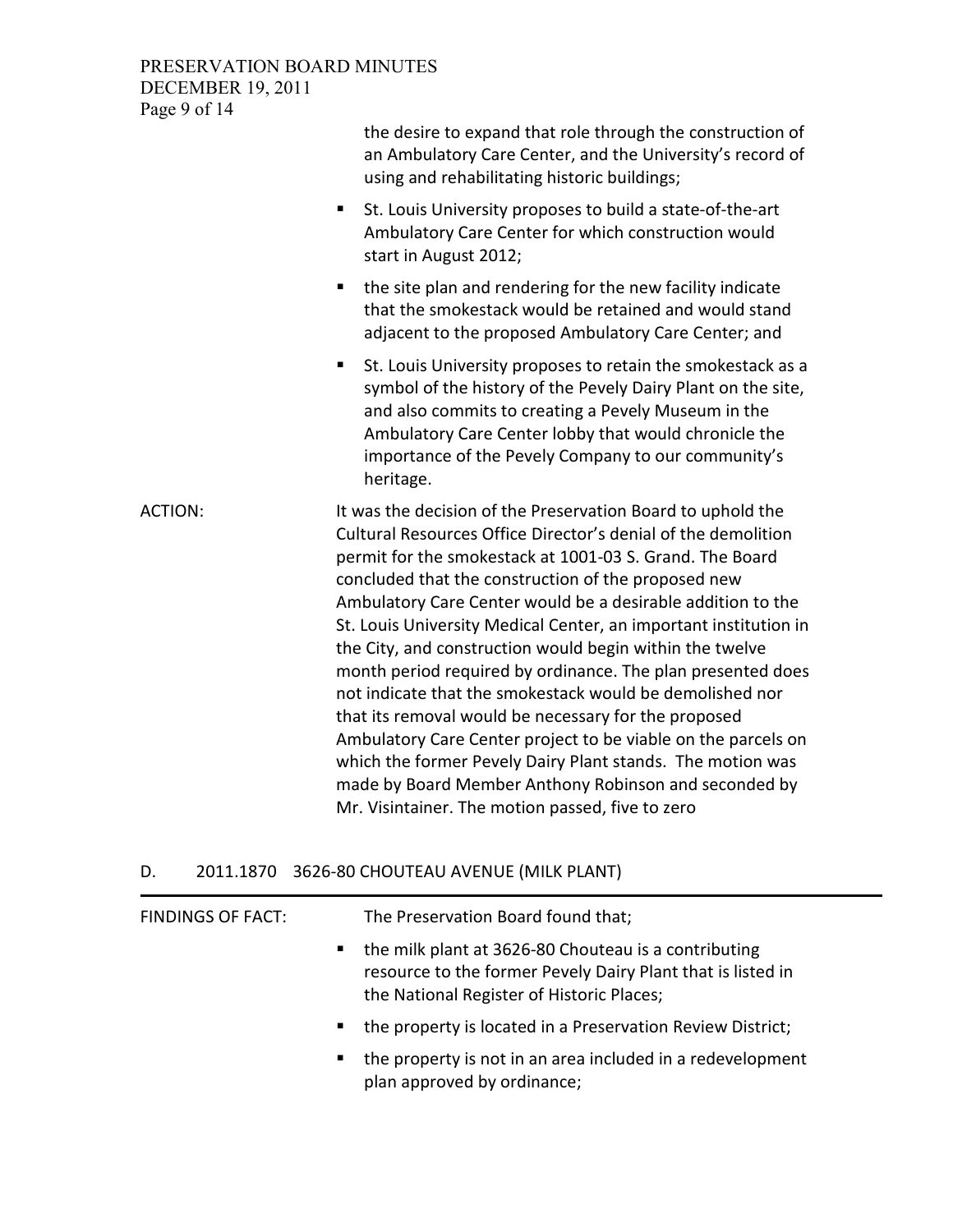- the milk plant, built in 1916 with additions in 1943, 1945, 1975, and 1997, is a Merit structure as it contributes to an existing National Register property, but is not a particularly distinctive example of an industrial building;
- the property, as part of the former Pevely Dairy Plant, has historical significance, more so than architectural significance, and that the ordinance recognizes historic as well as architectural significance;
- upon inspection from the street, the property appears to be in sound condition;
- $\blacksquare$  the property has potential for reuse although the milk plant may be challenging to adapt to a new use as the building was erected with varying floor heights and to accommodate large machinery;
- the neighborhood conditions offer no deterrent to rehabilitation;
- the Appellant presented no information that indicates economic hardship, other than the need to compete with other health care facilities;
- with regards to urban design, the intersection of S. Grand and Chouteau is dominated by the façades of the former Pevely Dairy office building and the milk plant is visually subsidiary;
- $\blacksquare$  the parcel on which the milk plant stands is zoned J, Industrial District, which allows for a range of uses;
- the initial demolition permit indicated that St. Louis University owned the property and that the University would use the lot as open space;
- the University has since stated that it would construct an Ambulatory Care Center on the site, a proposal that introduced subsequent new construction into the analysis;
- **i** in terms of commonly controlled property, this property, together with two other parcels that comprised the former Pevely Dairy Plant, is not adjoining property occupied for Medical Center use and some properties not owned by the University and not used as part of the Medical Center are between these parcels and the Medical Center buildings;
- this building is not categorized as an accessory structure;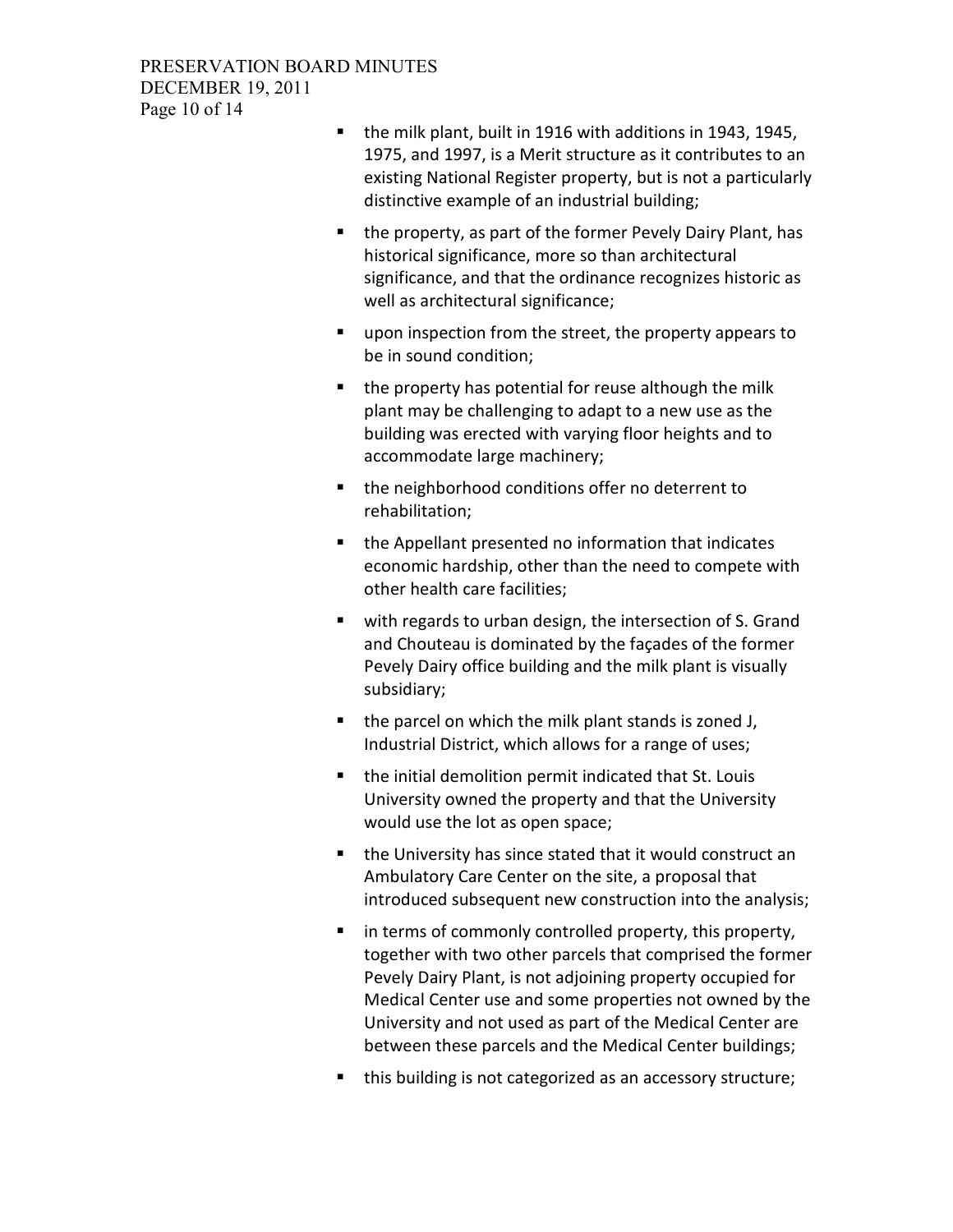### PRESERVATION BOARD MINUTES DECEMBER 19, 2011 Page 11 of 14

|                |           | the Appellant submitted information on the role of St.<br>Louis University and its Medical Center in the community,<br>the desire to expand that role through the construction of<br>an Ambulatory Care Center, and the University s record of<br>using and rehabilitating historic buildings;                                                                                                                                                                                   |
|----------------|-----------|----------------------------------------------------------------------------------------------------------------------------------------------------------------------------------------------------------------------------------------------------------------------------------------------------------------------------------------------------------------------------------------------------------------------------------------------------------------------------------|
|                |           | St. Louis University proposes to build a state-of-the-art<br>п<br>Ambulatory Care Center for which construction would<br>start in August 2012;                                                                                                                                                                                                                                                                                                                                   |
|                |           | the project s architect stated that the initial building needs<br>п<br>to be situated so that it can be expanded over time; and                                                                                                                                                                                                                                                                                                                                                  |
|                |           | the site plan presented for the Ambulatory Care center<br>п<br>indicates that the area occupied by the milk plant would<br>be the location of part of the proposed building and a<br>parking area edged with landscaping along Chouteau that<br>is identified as an expansion zone for the new facility.                                                                                                                                                                         |
| <b>ACTION:</b> |           | It was the decision of the Preservation Board to<br>Board overturn the Director's denial of the demolition<br>permit and approve the demolition permit subject to the<br>condition that upon issuance of a building permit for<br>construction of the Ambulatory Care Center on this<br>property, the Cultural Resources Office Director shall<br>approve a demolition permit for the property.                                                                                  |
|                |           | The Board concluded that the construction of the<br>proposed new Ambulatory Care Center would be a<br>desirable addition to the St. Louis University Medical<br>Center, and construction would begin within the twelve<br>month period required by ordinance. The plan indicated<br>that the demolition of the milk plant would be necessary<br>for the proposed Ambulatory Care Center project to be<br>viable on the parcels on which the former Pevely Dairy<br>Plant stands. |
|                |           | The motion was made by Board Member David Visintainer<br>and seconded by Mr. Richardson. The motion passed five<br>to zero.                                                                                                                                                                                                                                                                                                                                                      |
| Е.             | 2011.1871 | 1101 MOTARD STREET (GARAGE)                                                                                                                                                                                                                                                                                                                                                                                                                                                      |

FINDINGS OF FACTS: The Preservation Board found that:

■ the garage at 1101 Motard is a contributing property to the former Pevely Dairy Plant that is listed in the National Register of Historic Places;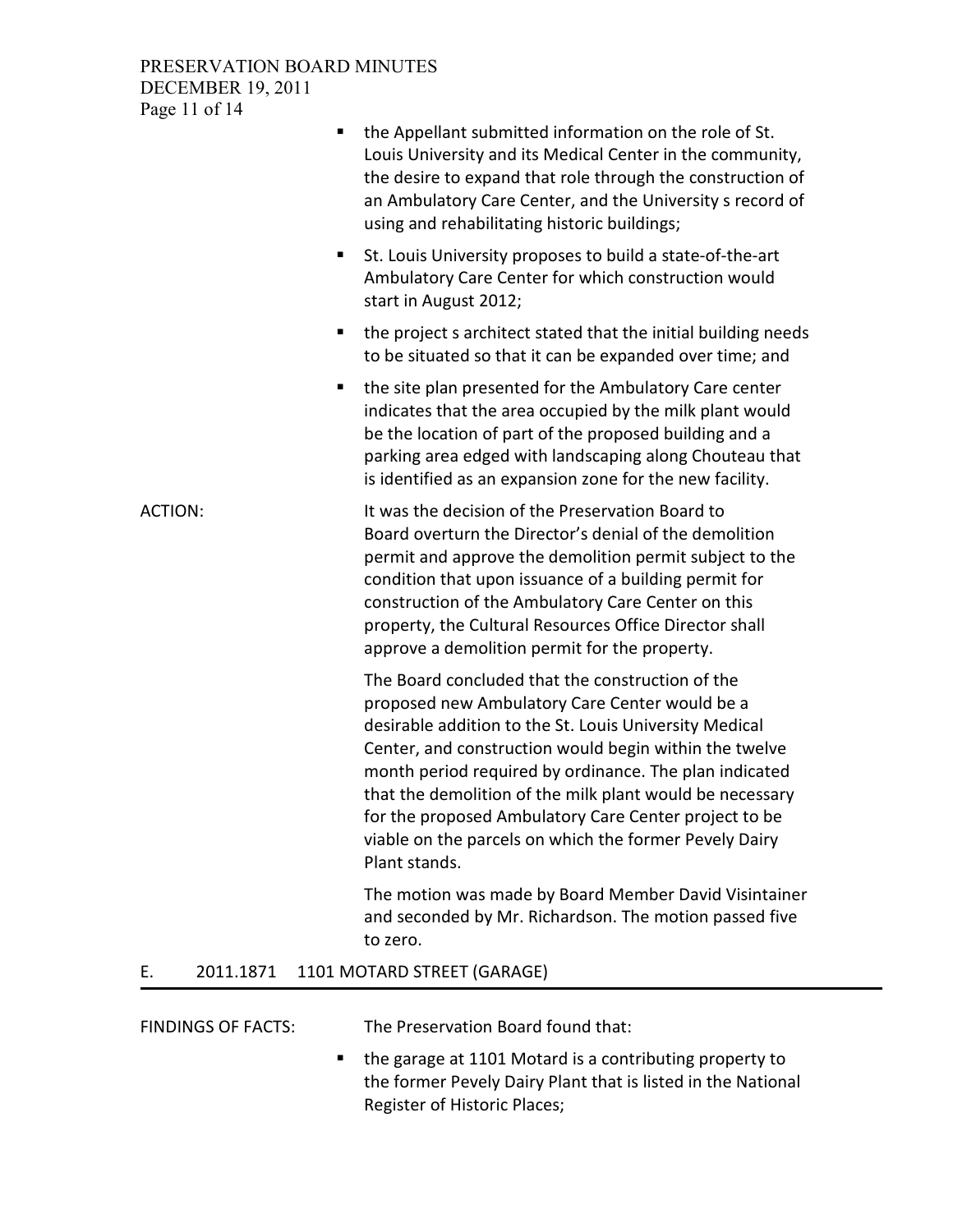- the property is located in a Preservation Review District;
- $\blacksquare$  the property is not in an area included in a redevelopment plan approved by ordinance;
- $\blacksquare$  the garage, built in 1928, is a Merit structure as it contributes to an existing National Register property, but is not a particularly distinctive example of an industrial building;
- the property, as part of the former Pevely Dairy Plant, has historical significance, more so than architectural significance and that the ordinance recognizes historic as well as architectural significance;
- upon inspection from the street, the property appears to be in sound condition;
- $\blacksquare$  the property has potential for reuse;
- the neighborhood conditions offer no deterrent to rehabilitation;
- the Appellant presented no information that indicates economic hardship, other than the need to compete with other health care facilities;
- with regards to urban design, the garage was not visible from S. Grand until the ice cream factory building immediately east of it burned in 2009 and therefore has not contributed significantly to the presence of the former Pevely Dairy Plant at the intersection of S. Grand and Chouteau and is not a prominent component of urban design;
- the initial demolition permit indicated that St. Louis University owns the property and that the University would use the lot as open space;
- the University has since stated that it would construct an Ambulatory Care Center on the site, a proposal that introduced subsequent new construction into the analysis;
- $\blacksquare$  the parcel on which the garage stands is zoned "J", Industrial District, which allows for a range of uses;
- **in terms of commonly controlled property, this property,** together with two other parcels that comprised the former Pevely Dairy Plant, is not adjoining property occupied for Medical Center use and some properties not owned by the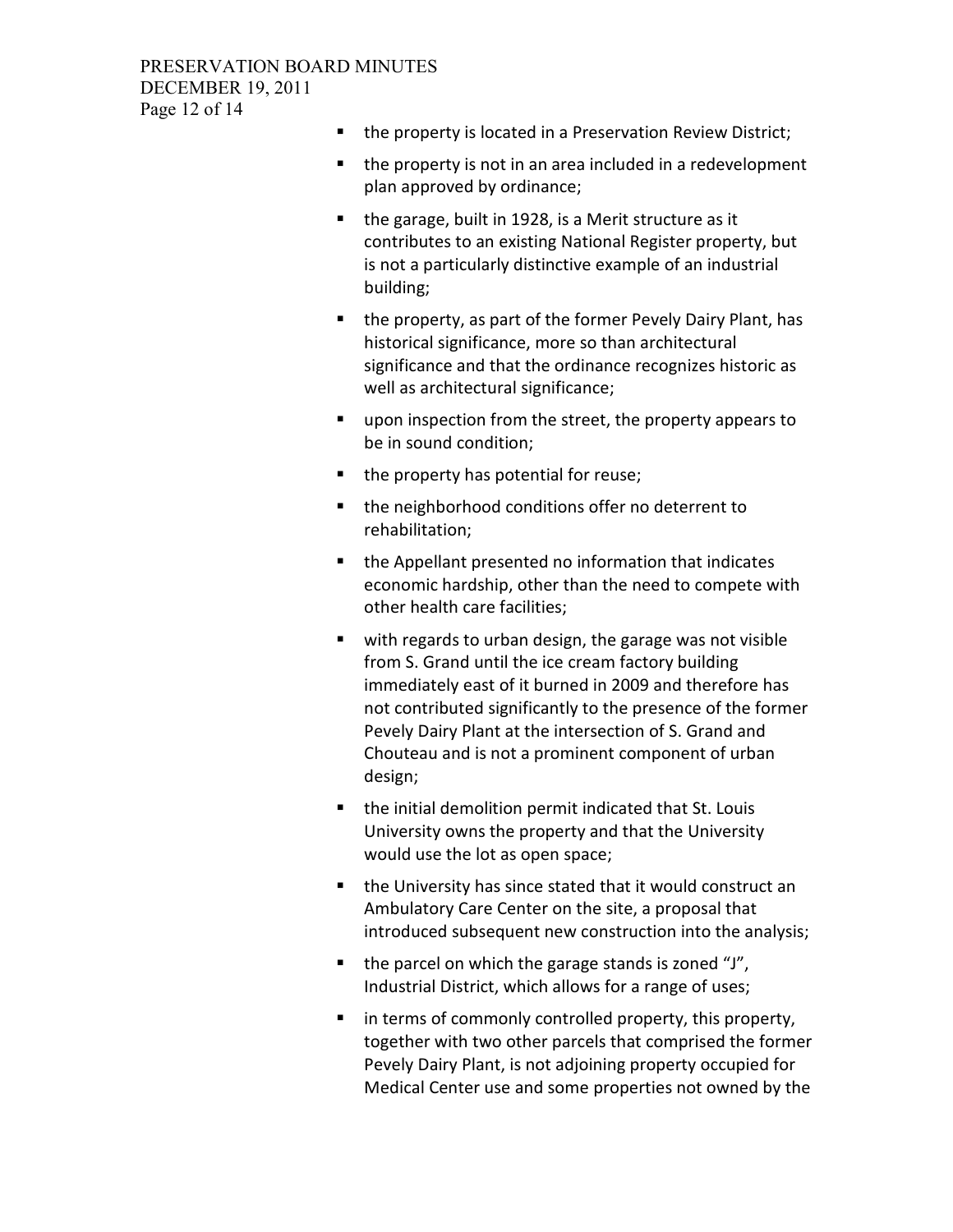## PRESERVATION BOARD MINUTES DECEMBER 19, 2011 Page 13 of 14

|                | University and not used as part of the Medical Center are<br>between these parcels and the Medical Center buildings;                                                                                                                                                                                                                                                                                                                                                                                                     |
|----------------|--------------------------------------------------------------------------------------------------------------------------------------------------------------------------------------------------------------------------------------------------------------------------------------------------------------------------------------------------------------------------------------------------------------------------------------------------------------------------------------------------------------------------|
| ٠              | though a garage, this large building is not categorized as<br>an accessory structure;                                                                                                                                                                                                                                                                                                                                                                                                                                    |
| ٠              | the Appellant submitted information on the role of St.<br>Louis University and its Medical Center in the community,<br>the desire to expand that role through the construction of<br>an Ambulatory Care Center, and the University's record of<br>using and rehabilitating historic buildings;                                                                                                                                                                                                                           |
| п              | St. Louis University proposes to build a state-of-the-art<br>Ambulatory Care Center for which construction would<br>start in August 2012;                                                                                                                                                                                                                                                                                                                                                                                |
| п              | the project's architect stated that the initial building needs<br>to be situated so that it can be expanded over time; and                                                                                                                                                                                                                                                                                                                                                                                               |
| п              | the plan presented for the Ambulatory Care Center<br>indicates that the site of the garage would initially be<br>occupied by the facility and that the western portion of<br>the parcel is identified as an expansion zone.                                                                                                                                                                                                                                                                                              |
| <b>ACTION:</b> | It was the decision of the Preservation Board to overturn<br>the Director's denial of the demolition permit and grant<br>approval of the demolition permit subject to the condition<br>that upon issuance of a building permit for construction of<br>an Ambulatory Care Center on this property, the Cultural<br>Resources Office Director shall approve a demolition<br>permit for the property.                                                                                                                       |
|                | The Board concluded that the construction of the<br>proposed Ambulatory Care Center would be a desirable<br>addition to the St. Louis University Medical Center, an<br>important institution in the City, and construction would<br>begin within the twelve month period required by<br>ordinance. The plan presented indicates that the<br>demolition of the garage would be necessary for the<br>proposed Ambulatory Care Center project to be viable on<br>the parcels on which the former Pevely Dairy Plant stands. |
|                | The motion was made by Board member David Visintainer<br>and seconded by Mr. Robinson. The motion passed five to<br>zero.                                                                                                                                                                                                                                                                                                                                                                                                |